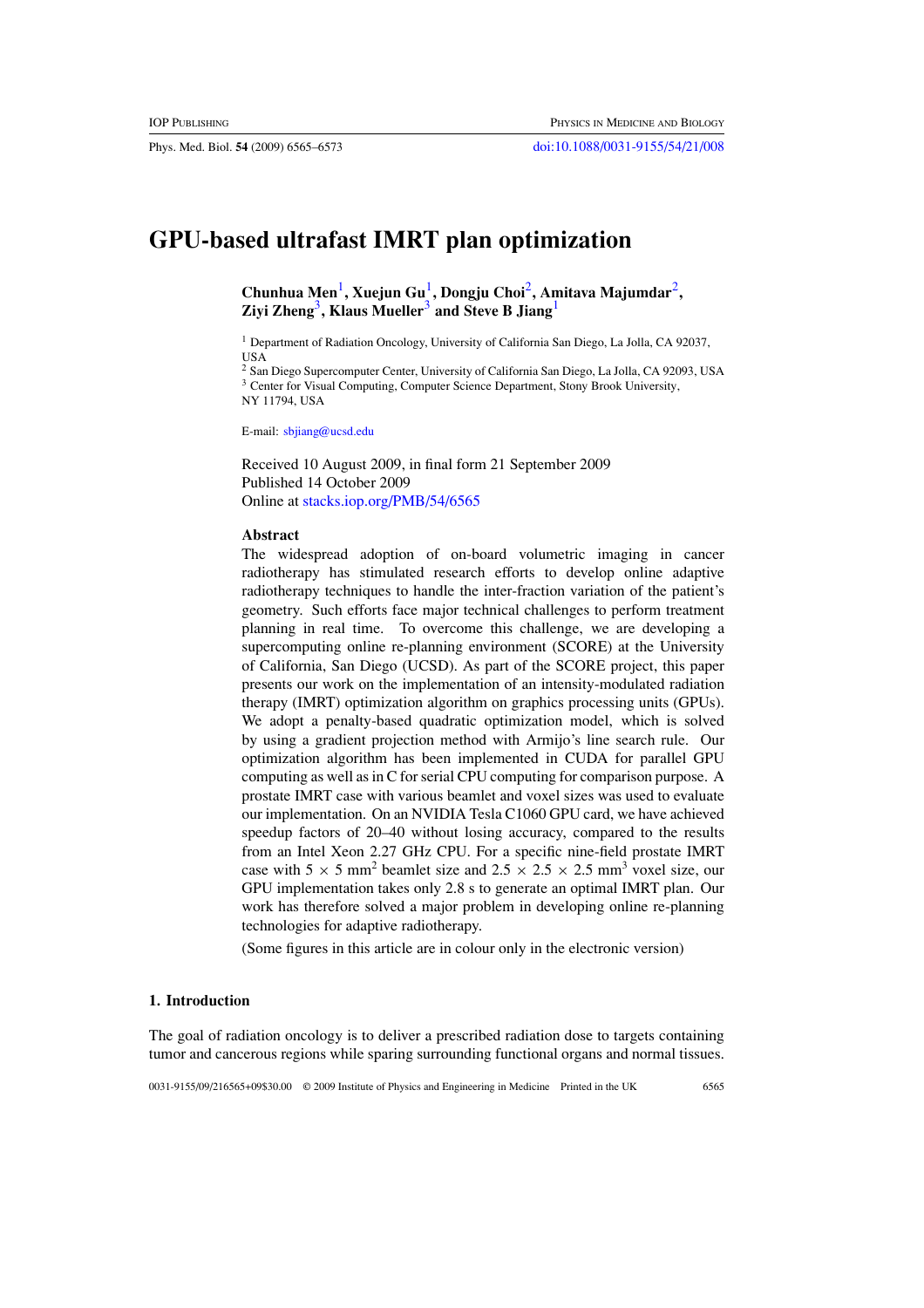In current clinical practice, an 'optimal' treatment plan is designed based on patient geometry acquired before the first treatment fraction and used for the whole treatment course. This practice implicitly (and erroneously) assumes that the patient anatomy is static and ignores the facts that (1) the position and shape of the tumor and nearby organs may vary substantially from day and day, and (2) there might be a significant dynamic change in tumor geometry in response to the radiotherapy. As a result, the quality of this pre-designed treatment plan may deteriorate during the course of treatment. To address this issue, various adaptive radiotherapy (ART) technologies have been developed, with the basic idea of imaging the patient's changed geometry during the treatment course and modifying the treatment plan accordingly (Yan *et al* [1997,](#page-8-0) Wu *et al* [2002,](#page-8-0) [2004](#page-7-0), [2008](#page-8-0), Birkner *et al* [2003,](#page-7-0) Mohan *et al* [2005,](#page-7-0) de la Zerda *et al* [2007,](#page-7-0) Lu *et al* [2008](#page-7-0), Fu *et al* [2009](#page-7-0), Godley *et al* [2009\)](#page-7-0).

One way to implement ART is called online ART, where the treatment plan is re-designed in a real-time fashion based on the patient's updated geometry to ensure the optimality of the treatment and to ensure that the treatment objectives are met (Wu *et al* [2002,](#page-8-0) [2008](#page-8-0), Mohan *et al* [2005,](#page-7-0) Fu *et al* [2009\)](#page-7-0). The major challenge of this technology is that the re-planning process has to be done in a few minutes since the patient is lying on the treatment couch and waiting for the treatment. At the University of California, San Diego (UCSD), we are developing a supercomputing online re-planning environment (SCORE) for online ART. The system consists of three major components: (1) patient modeling based on deformable image registration, (2) dose calculation and (3) plan optimization. The general aim of the SCORE project is to parallelize, implement and test the algorithms of those three major components on supercomputing platforms that are affordable and easy to maintain for regular radiotherapy clinics. One such platform that we are evaluating is a workstation PC accelerated with graphics processing units (GPUs).

Intensity-modulated radiation therapy (IMRT) plan optimization is a large-scale optimization problem. The current state of the art optimization models implemented on a single CPU still at least take several minutes to optimize a treatment plan (Romeijn *et al* [2003](#page-7-0), Men *et al* [2007,](#page-7-0) Scherrer and Kuefer [2008](#page-7-0), Wu *et al* [2008](#page-8-0)). Parallel computing potentially has the ability to increase the computation efficiency. One way is to use computer clusters or traditional supercomputers. However, they are not readily available to most clinical users. In addition, communication among CPUs can be expensive, leading to marginal efficiency gains for the IMRT optimization problem. The advent of multi-core processor PCs implementing multiprocessing in a single physical package makes parallel computing affordable for most users. However, the level of parallelism is very limited—in the best case, the speedup factor gained by the use of a multi-core processor is near the number of cores. GPUs, on the other hand, have up to hundreds of processing cores, can be effectively used for parallel computing, and are affordable to most users. While GPUs were initially used primarily for graphics applications, they have recently been increasingly used for general purpose of scientific computing (Jung and O'Leary [2007](#page-7-0), Su *et al* [2009](#page-7-0), Wallner [2009\)](#page-7-0). For cancer radiotherapy, researchers have also started to use GPUs to accelerate some heavy computational tasks, such as CBCT reconstruction, deformable image registration, and dose calculation (Sharp *et al* [2007,](#page-7-0) Xu and Mueller [2007](#page-8-0), Noe *et al* [2008](#page-7-0), Samant *et al* [2008](#page-7-0), Hissoiny *et al* [2009,](#page-7-0) Gu *et al* [2009\)](#page-7-0). However, based on our knowledge, no work has been done to speed up treatment plan optimization using GPUs.

In this paper, we report our implementation of an IMRT optimization algorithm using Compute Unified Device Architecture (CUDA) on GPUs. The performance of the CUDA implementation will be evaluated against a corresponding C implementation on a CPU.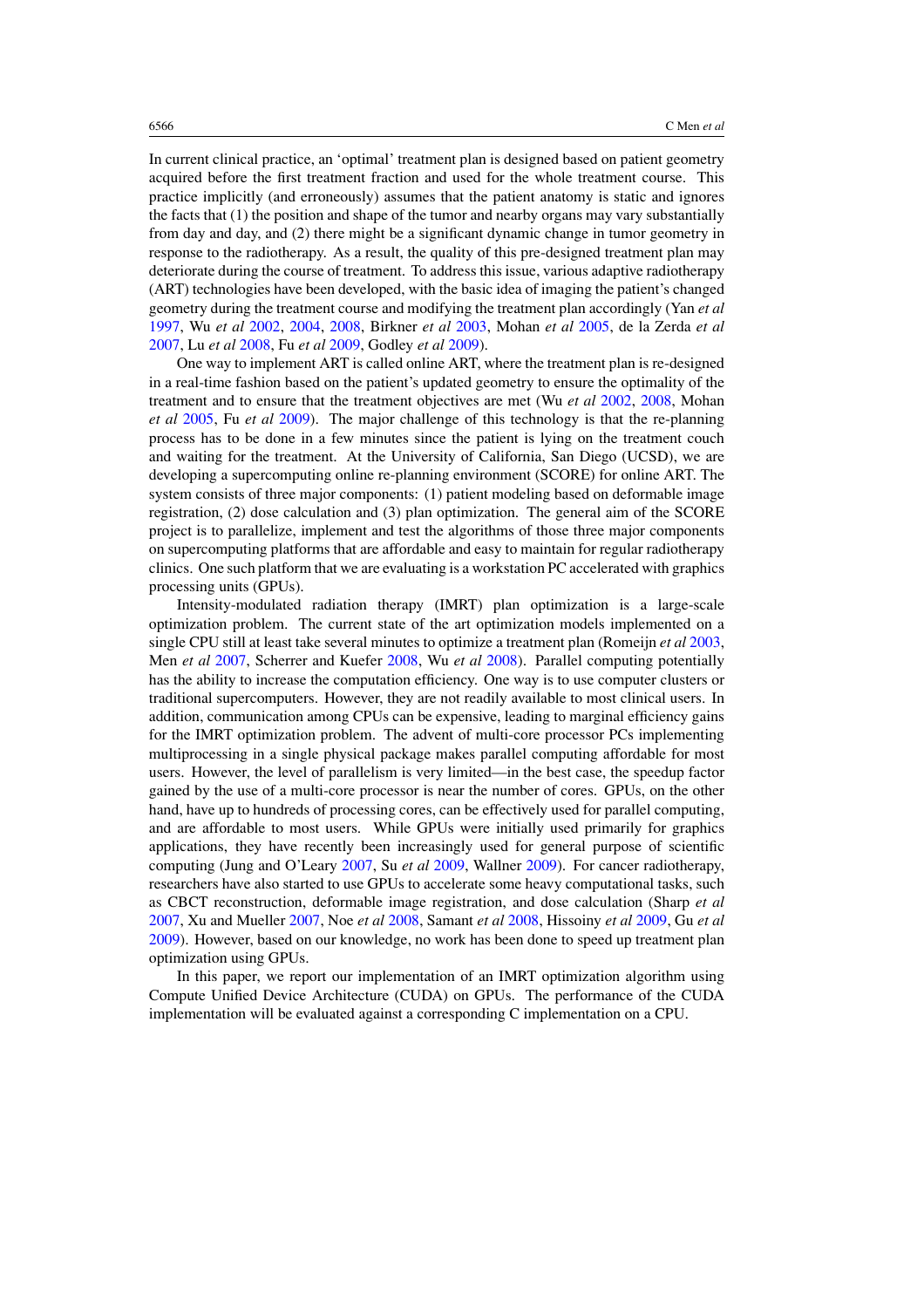# <span id="page-2-0"></span>**2. Methods and materials**

## *2.1. Fluence map (re-)optimization model*

In IMRT optimization, each beam is decomposed into a set of beamlets (denoted by *N*). The set of voxels that represents the patient's CT image is denoted by *V.* In addition, we denote the dose to voxel  $j \in V$  by  $z_j$  and the intensity of beamlet  $i \in N$  by  $x_i$ . The voxel dose is calculated as  $z_j = \sum_{i \in N} D_{ij} x_i$ , where  $D_{ij}$  is called the *dose deposition coefficient* and represents the dose received by voxel  $j \in V$  from beamlet  $i \in N$  of unit intensity, which can be obtained using our in-house dose calculation engine implemented on GPUs in less than 1 s (Gu *et al* [2009\)](#page-7-0). Finally, our fluence map (re-)optimization model employs treatment plan evaluation criteria that are quadratic one-sided voxel-based penalties. If we denote the set of target voxels by  $V_T$ , then we can write the criteria as

$$
F_j^-(z_j) = (\max\{0, T_j - z_j\})^2 \quad j \in V_T F_j^+(z_j) = (\max\{0, z_j - T_j\})^2 \quad j \in V,
$$
\n(1)

where  $T_i$  for all  $j \in V$  represents the dose distribution in the original treatment plan, deformed from the planning CT to the daily CT. In this work, we are not trying to generate 'the best plan of the day'; instead, we are trying to reproduce the dose distribution from the original plan within a tolerance by re-optimizing the fluence maps to accommodate the changed patient's geometry. The advantage of this approach is that, if the new plan is the equivalent to the original plan within a pre-specified tolerance, it can be used to treat the patient without the physician's re-approval. Later in the paper, we will discuss alternative re-optimization models.

If we let  $F_j(z_j) = F_j^-(z_j) \cup F_j^+(z_j)$ , then our model can be written as

$$
\min \sum_{j \in V} F_j(z_j) \tag{2}
$$

subject to

$$
z_j = \sum_{i \in N} D_{ij} x_i \quad j \in V
$$
  

$$
x_i \geq 0 \qquad \text{if } N.
$$

#### *2.2. The optimization algorithm*

The objective function is convex quadratic in our model; thus, the direction of steepest descent is that of the negative gradient. However, since the decision variables, which are the intensities of beamlets, should be non-negative, moving along the steepest descent direction may lead to infeasible intensities. We therefore use the gradient projection method (see, e.g. Bazaraa *et al* [\(2006](#page-7-0))) which projects the negative gradient in a way that improves the objective function while maintaining feasibility. The method was used to solve the fluence map optimization problem by Fox *et al* [\(2008](#page-7-0)). For convenience, we denote

$$
F_j(z_j) = F_j\left(\sum_{i \in N} D_{ij} x_i\right) = G_j(\mathbf{x}).\tag{3}
$$

Then our model can be rewritten as

$$
\min G(\mathbf{x})\tag{4}
$$

subject to

 $x_i \geqslant 0$  i  $\in N$ .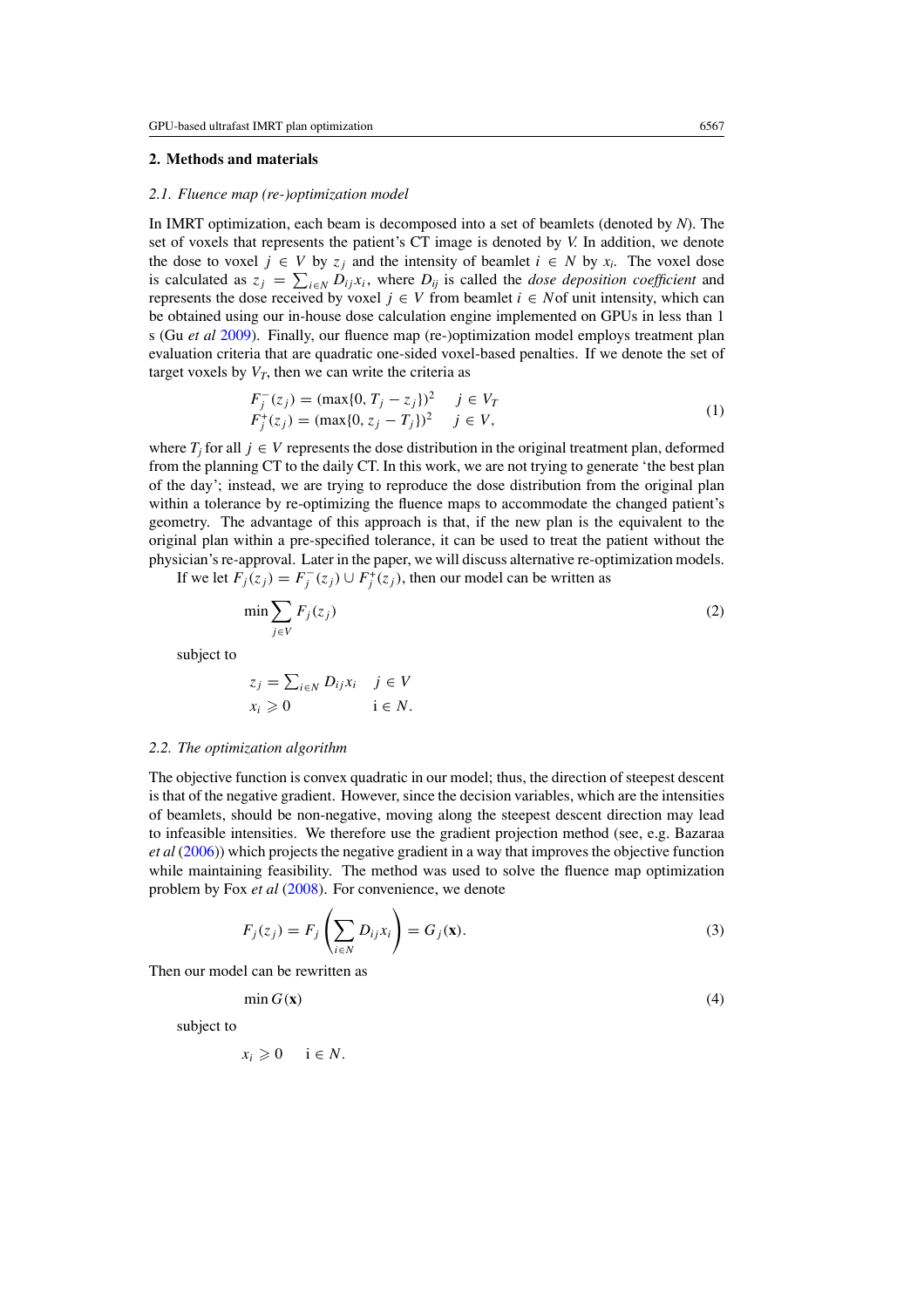The gradient projection method is an iterative method, and the new solution is given by  $\mathbf{x}_{k+1} = P(\mathbf{x}_k - \lambda_k \nabla G(\mathbf{x}_k)^T)$ , where  $\nabla G(\mathbf{x}_k)$  denotes the gradient of  $G(\mathbf{x})$  at  $\mathbf{x}_k$ ,  $\lambda_k$  denotes the step size at iteration *k* and *P* denotes the projection onto the feasible field. That is, given **y** ∈  $R^n$ ,  $P(y) = \arg \min_{x \ge 0} (||y - x||)$ , where  $|| \cdot ||$  is the Euclidean norm. Since the nonnegativity constraints are only those that need to be satisfied in the model, we can simply  $\text{obtain } P(y) = \max(0, y)$ .

To obtain *λk*, we use Armijo's rule (see, e.g. Bazaraa *et al* [\(2006](#page-7-0))), which balances the sufficient degree of accuracy and the convergence of the overall algorithm. Armijo's rule is driven by two parameters,  $0 < \varepsilon < 1$  and  $\alpha > 1$ . At the beginning of the line search in each iteration, a fixed step size  $\lambda$  is given, and the step size is acceptable if the new objective function is less than a threshold  $C_k$ . Otherwise, the step size is sequentially decreased by letting  $\lambda = \lambda/\alpha$ . In our model, the descent direction of line search is the negative gradient, and by derivation, we obtain the threshold as follows:

$$
C_k = G(\mathbf{x}_k) - \frac{\varepsilon}{\lambda} (\mathbf{x}_{k+1} - \mathbf{x}_k) (\mathbf{x}_{k+1} - \mathbf{x}_k)^T.
$$
 (5)

We denote the stop tolerance by *δ*. Our algorithm can be summarized as follows.

#### *Initialization*

Select initial solution  $\mathbf{x}_1$  satisfying  $\mathbf{x}_1 \geq 0$ . Select parameters  $\varepsilon$ ,  $\alpha$  and  $\lambda_0$ . Let  $k = 1$ .

#### *Main iterative loop*

- (1) Let  $d_k = -\nabla G(\mathbf{x}_k)$ .
- $(2)$   $\lambda = \lambda_0$ ;  $x_{k+1} = \max(0, x_k + \lambda d_k)$ .
- (3) If  $G(\mathbf{x}_{k+1}) < C_k$  go to step 5; else go to step 4.
- (4)  $\lambda = \lambda/\alpha$ ;  $x_{k+1} = \max(0, x_k + \lambda d_k)$ ; go to step 3.
- (5) If  $|G(\mathbf{x}_k) G(\mathbf{x}_{k-1})| / G(\mathbf{x}_k) < δ$ , stop; else  $k = k + 1$ , go to step 1.

In this work, we specify the stopping criterion as  $\delta = 10^{-5}$ .

#### *2.3. GPU implementation*

GPUs are designed specifically for computationally intensive, highly data-parallel applications. In November 2006, NVIDIA introduced CUDA, a general-purpose parallel computing architecture with a new parallel programming model and instruction set architecture. In the CUDA environment, a GPU has to be used in conjunction with a CPU. The CPU serves as the *host*, while the GPU is called the *device*. The main code runs on the host, invoking *kernels* that are executed in parallel on the device by using a large number of CUDA *threads* (NVIDIA [2009](#page-7-0)).

Figure [1](#page-4-0) depicts the flow chart of our GPU implementation of the gradient projection algorithm. The majority of the algorithm runs on the device as CUDA kernels (gray boxes), while the remaining simple arithmetic operations run on the host (white boxes). We use four kernels in our CUDA implementation: dose calculation, objective function calculation, gradient calculation and fluence map update  $(x_{k+1} = \max(0, x_k + \lambda d_k))$ . For the dose calculation, each thread calculates the dose received by a certain voxel. For the objective function calculation, each thread calculates the objective value contributed by a certain voxel, which is summarized to a total objective value using parallel reduction and loop-unrolling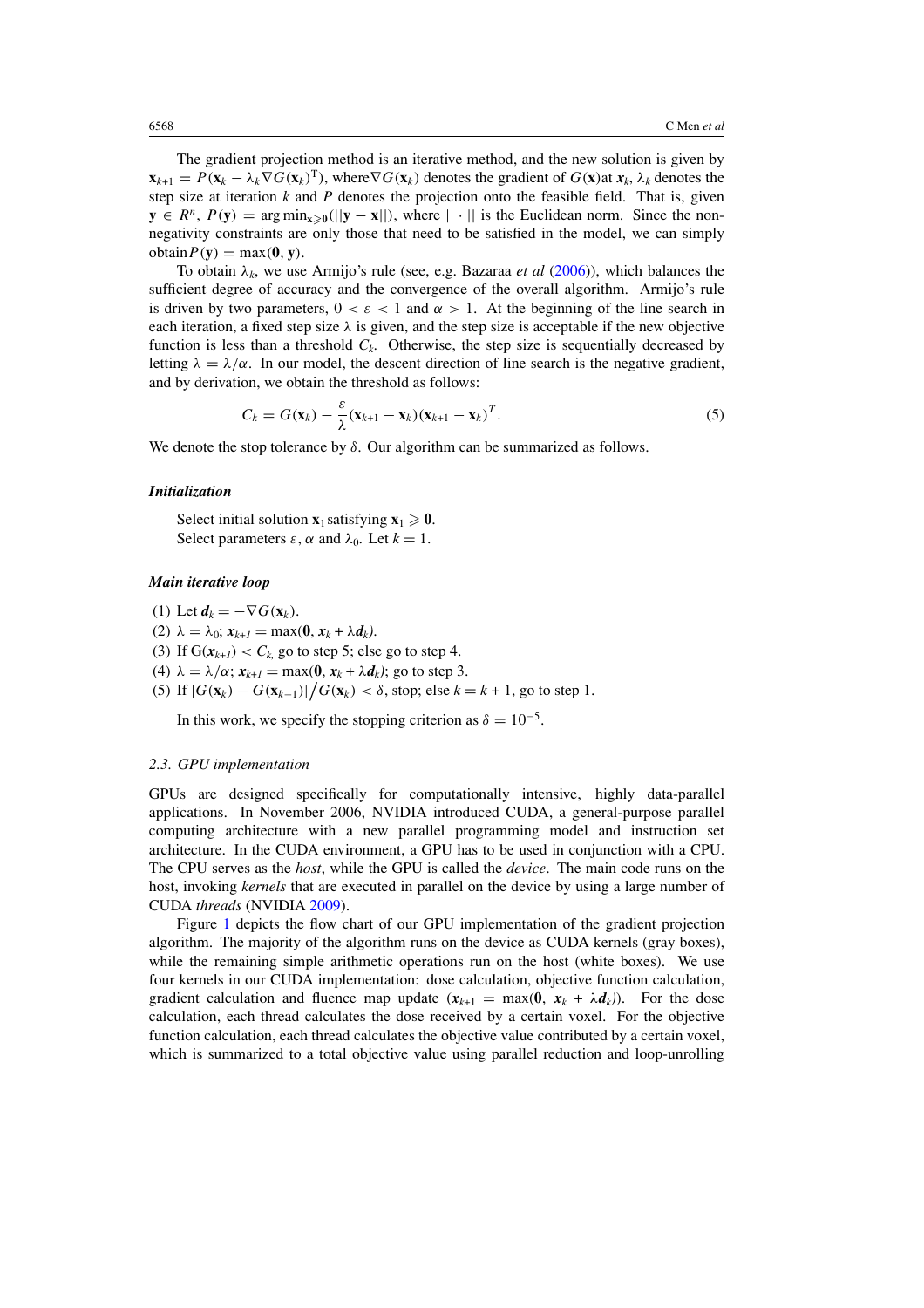<span id="page-4-0"></span>

**Figure 1.** Flow chart of our GPU-based gradient projection algorithm. Grey boxes indicate CUDA kernels running on the device (GPU) and white boxes indicate C code running on the host (CPU).

operations. For the gradient calculation, each thread calculates the gradient value at a certain bixel.

Some global variables, such as  $x_k$ , may be accessed by various threads simultaneously, causing massive memory accesses which can significantly impair the efficiency. To avoid this, we store those variables in texture memory which can be accessed as cached data.

The dose deposition coefficient matrix is a sparse matrix due to the fact that a beamlet only contributes to voxels close to its path. We therefore store the  $D_{ij}$  using the compressed sparse row (CSR) format, which is the most popular general-purpose sparse matrix representation. To improve the performance of our CUDA code for calculating the voxel dose, which is actually a sparse matrix–vector multiplication, we use a newly developed method (Bell and Garland [2008\)](#page-7-0) on the GPU.

# **3. Experiments and results**

## *3.1. Clinical testing case*

To test our implementation, we used one clinical case of prostate cancer with three scenarios of different beamlet*/*voxel sizes (table 1). For each scenario, nine co-planar beams were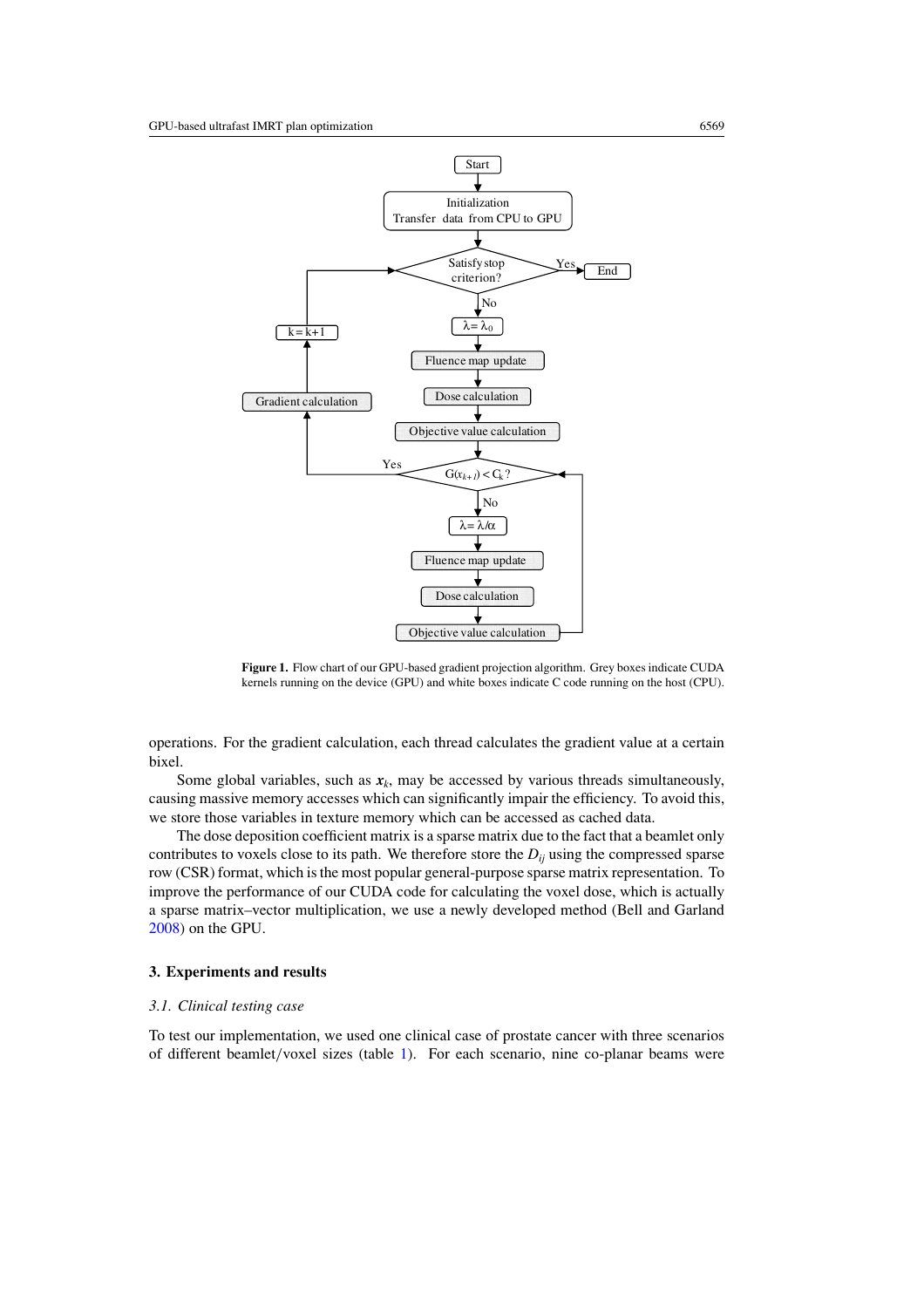| Table 1. Running times for plan optimization for CPU and GPU implementations tested on a<br>clinical case with various beamlet and voxel sizes. |                 |                                                |                           |                                                                               |                             |                                       |                       |                      |                      |
|-------------------------------------------------------------------------------------------------------------------------------------------------|-----------------|------------------------------------------------|---------------------------|-------------------------------------------------------------------------------|-----------------------------|---------------------------------------|-----------------------|----------------------|----------------------|
| no.                                                                                                                                             | No. of<br>beams | <b>Beamlet</b><br>size<br>$(mm^2)$             | No. of<br><b>Beamlets</b> | Voxel size<br>$\text{m}^3$                                                    | No. of<br>voxels            | No. of<br>non-zero<br>$D_{ii}$        | CPU<br>(s)            | <b>GPU</b><br>(s)    | Speedup              |
|                                                                                                                                                 | 9<br>9<br>9     | $10 \times 10$<br>$5 \times 5$<br>$5 \times 5$ | 2.055<br>6.453<br>6.453   | $4 \times 4 \times 4$<br>$4 \times 4 \times 4$<br>$2.5 \times 2.5 \times 2.5$ | 35,988<br>35,988<br>143,329 | 3,137,805<br>10,612,611<br>43,266,357 | 3.81<br>16.4<br>111.8 | 0.19<br>0.49<br>2.79 | 20.1<br>33.5<br>40.1 |

evenly distributed around the patient and the prescription dose to PTV was 73.8 Gy. For target and organs at risk (OARs), we used a voxel size of  $4 \times 4 \times 4$  mm<sup>3</sup> in the first two scenarios and  $2.5 \times 2.5 \times 2.5$  mm<sup>3</sup> in the last scenario. For unspecified tissue (i.e. tissues outside the target and OARs), we increased the voxel size in each dimension by a factor of 2 to reduce the optimization problem size. The full resolution was used when evaluating the treatment quality (does volume histograms (DVHs), dose color wash, isodose curves, etc).

# *3.2. Test results*

We tested our CUDA implementation on an NVIDIA Tesla C1060 GPU card, which has 30 multiprocessors (each with eight SIMD processing cores) and 4 GB of memory. For comparison purposes, we also implemented our algorithm in sequential C code and tested it on an Intel Xeon 2.27 GHz CPU. We used the same sparse matrix format to represent sparse matrix *D* for both implementations.

We first analyzed the accuracy of the results. The input data are single floating point precision on both CPU and GPU. The difference between the final objective function values calculated by CPU and GPU was around  $10^{-6} \sim 10^{-5}$  which is negligible in clinical practice. In fact, by checking the DVHs, dose color wash, and isodose curves, no differences could be observed between CPU and GPU results.

Figure [2](#page-6-0) shows the DVHs and dose wash superimposed on a representative CT slice for this clinical case, both corresponding to an optimal treatment plan for scenario 3 on the GPU. For comparison purpose, we also show the DVHs for the original plan in figure  $2(a)$  $2(a)$ . The DVHs in the new plan are very similar (actually slightly better) to the original ones.

The running times for plan optimization for the three scenarios on both CPU and GPU are shown in table [1.](#page-4-0) The speedup achieved by the GPU implementation over the CPU implementation improved from 20.1 to 40.1 as the problem size increased from scenario 1 to scenario 3.

# **4. Discussion and conclusions**

This paper presents the implementation of an IMRT (re-)optimization algorithm on GPUs. The CUDA kernels exploit fine-grained parallelism to effectively utilize the computational resources of the GPU. We tested our implementation on a nine-field prostate IMRT case with various beamlet and voxel sizes, and our results show that an optimal plan can be obtained in 0.2–2.8 s using a Tesla C1060 card, and the speedup factor varies from 20 to 40 when using an Intel Xeon 2.27 GHz CPU as the reference platform.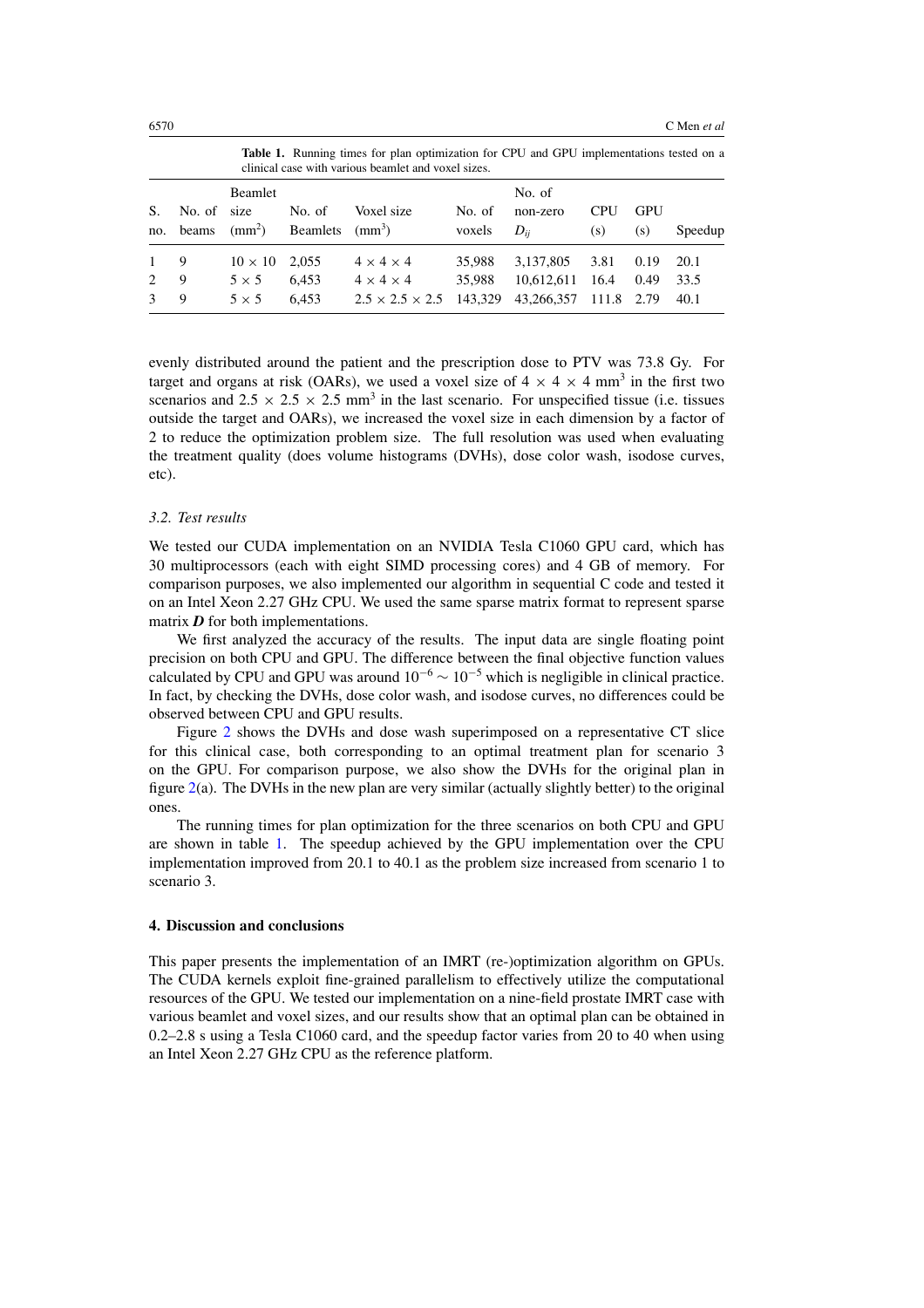<span id="page-6-0"></span>

**Figure 2.** The optimal treatment plan obtained for scenario 3 on GPU: (a) DVHs (the solid lines represent the new plan; the dot lines represent the original plan); (b) dose color wash on a representative CT slice.

We investigated the performance of our CUDA implementation on different GPUs with similar clock speeds, including NVIDIA's GeForce 9500 GT, GTX 285, Tesla C1060, and Tesla S1070. The GeForce 9500 GT has only 4 multiprocessors and produced limited speedup (1x-3x). The GPUs on the GTX 285 and S1070 each have 30 multiprocessors (same as C1060) and delivered similar speedup results as described for the C1060 (table [1\)](#page-4-0). The memory required for the largest dataset tested (Scenario 3) is less than 1GB, which could be accommodated by all of the GPUs that were tested. We found, for these test scenarios, that the speedup factors solely dependent on the number of multiprocessors per GPU.

We also noted that the speedup factor is different for different CUDA kernels. In scenario 3, the speedup factor is 46 for the dose calculation kernel, 18 for the objective value calculation kernel, 12 for the gradient calculation kernel. The dose and objective calculations are parallelized based on voxels, while the gradient calculation is parallelized based on bixels. In general, the number of voxels is much greater than the number of bixels. Therefore, it is not surprising to see that we can obtain better speed up for the dose and objective calculations. The speedup for the objective function value calculation is not as good as that for the dose calculation due to the communication cost of the parallel reduction algorithm.

In the re-optimization model presented in this paper, we are trying to reproduce the dose distribution from the original plan for each individual fraction. This model might be too rigid. We may not be able to reproduce the exact dose distribution for some new geometries. In this case, the accumulative dose distribution may differ significantly from the desired dose distribution. A better re-optimization model should take into account the accumulative dose distribution delivered in pervious fractions by either using dose volume constraints or setting  $T_i$  in equation [\(1\)](#page-2-0) as the difference between the desired accumulative dose distribution up to the current fraction and the delivered accumulative dose distribution in previous fractions. We will explore both approaches in our future work.

Multi-leaf collimator (MLC) leaf sequences have to be generated from our optimized fluence maps, which is usually very fast (less than 1 s on the CPU). A major drawback of fluence map optimization followed by a leaf-sequencing stage is that there is a potential loss in the treatment quality. To overcome this, we plan to implement a direct aperture optimization algorithm on GPUs (Romeijn *et al* [2005,](#page-7-0) Men *et al* [2007](#page-7-0)).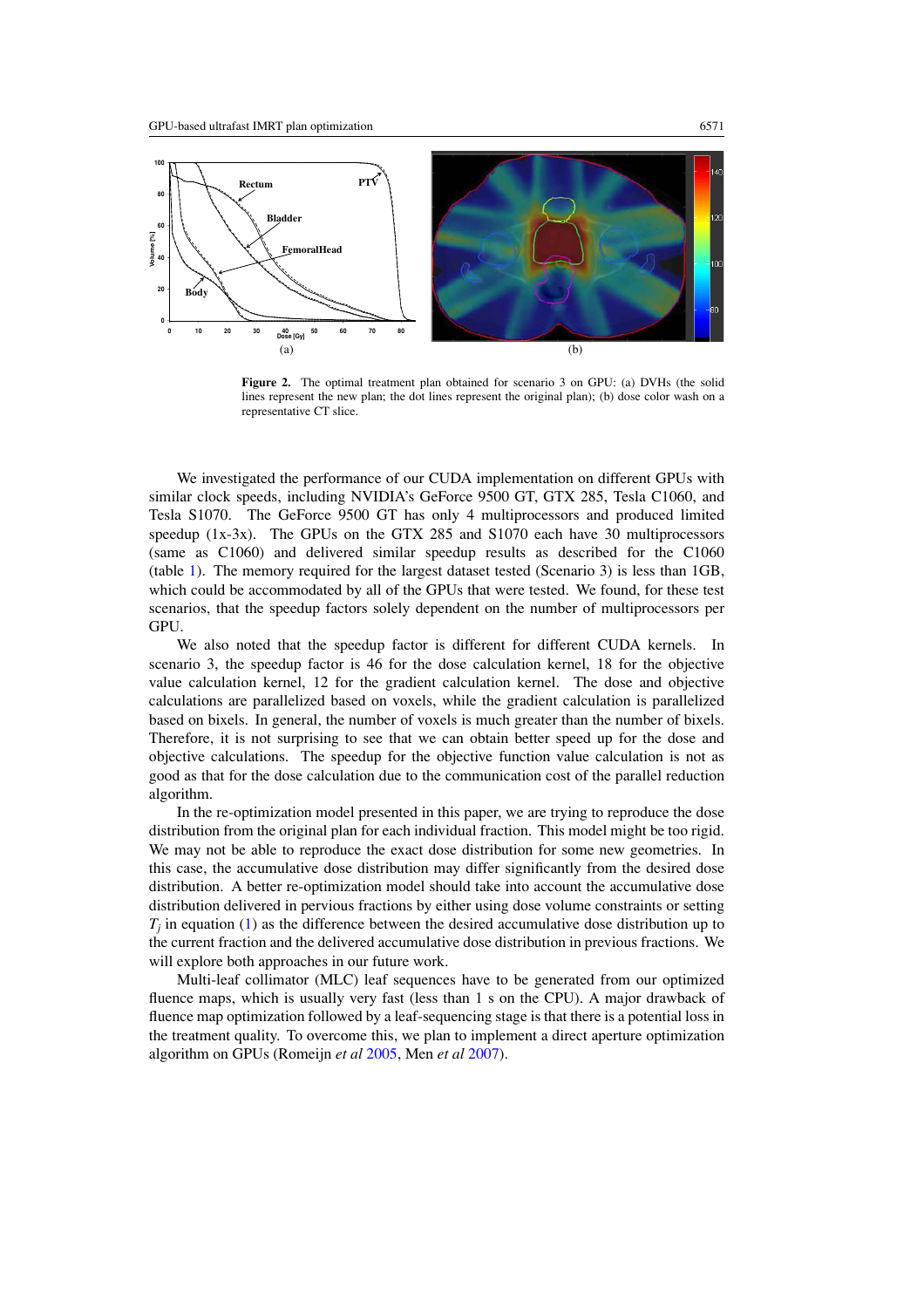# <span id="page-7-0"></span>**Acknowledgments**

We would like to thank NVIDIA for providing GPU cards and Hubert Pan for his constructive comments on the manuscript. This work is supported in part by the University of California Lab Fees Research Program. Ziyi Zheng and Klaus Mueller are supported by NSF grant CCF-0702699.

#### **References**

- Bazaraa M S, Sherali H D and Shetty C M 2006 *Nonlinear Programming: Theory and Algorithms* (Hoboken, NJ: Wiley)
- Bell N and Garland M 2008 Efficient sparse matrix-vector multiplication on CUDA *NVIDIA Technical Report* (Santa Clara, CA: NVIDIA Corporation)
- Birkner M, Yan D, Alber M, Liang J and Nusslin F 2003 Adapting inverse planning to patient and organ geometrical variation: algorithm and implementation *Med. Phys.* **30** [2822–31](http://dx.doi.org/10.1118/1.1610751)
- de la Zerda A, Armbruster B and Xing L 2007 Formulating adaptive radiation therapy (ART) treatment planning into a closed-loop control framework *Phys. Med. Biol.* **52** [4137–53](http://dx.doi.org/10.1088/0031-9155/52/14/008)
- Fox C, Romeijn H E, Lynch B, Men C, Aleman D M and Dempsey J F 2008 Comparative analysis of Co-60 intensity-modulated radiation therapy *Phys. Med. Biol.* **53** [3175–88](http://dx.doi.org/10.1088/0031-9155/53/12/007)
- Fu W H, Yang Y, Yue N J, Heron D E and Huq M S 2009 A cone beam CT-guided online plan modification technique to correct interfractional anatomic changes for prostate cancer IMRT treatment *Phys. Med. Biol.* **54** [1691–703](http://dx.doi.org/10.1088/0031-9155/54/6/019)
- Godley A, Ahunbay E, Peng C and Li X A 2009 Automated registration of large deformations for adaptive radiation therapy of prostate cancer *Med. Phys.* **36** [1433–41](http://dx.doi.org/10.1118/1.3095777)
- Gu X, Choi D J, Men C, Pan H, Majumda A and Jiang S B 2009 GPU-based ultra fast dose calculation using a finite pencil beam model *Phys. Med. Biol.* **54** [6287–97](http://dx.doi.org/10.1088/0031-9155/54/20/017)
- Hissoiny S, Ozell B and Despres P 2009 Fast convolution-superposition dose calculation on graphics hardware *Med. Phys.* **36** [1998–2005](http://dx.doi.org/10.1118/1.3120286)
- Jung J H and O'Leary D P 2007 Implementing an interior point method for linear programs on a CPU-GPU system *Electron. Trans. Numer. Anal.* **28** 174–89
- Lu W G, Chen M, Chen Q, Ruchala K and Olivera G 2008 Adaptive fractionation therapy: I. Basic concept and strategy *Phys. Med. Biol.* **53** [5495–511](http://dx.doi.org/10.1088/0031-9155/53/19/015)
- Men C, Romeijn H E, Taskin Z C and Dempsey J F 2007 An exact approach to direct aperture optimization in IMRT treatment planning *Phys. Med. Biol.* [7333–52](http://dx.doi.org/10.1088/0031-9155/52/24/009)
- Mohan R, Zhang X D, Wang H, Kang Y X, Wang X C, Liu H, Ang K, Kuban D and Dong L 2005 Use of deformed intensity distributions for on-line modification of image-guided IMRT to account for interfractional anatomic changes *Int. J. Radiat. Oncol. Biol. Phys.* **61** [1258–66](http://dx.doi.org/10.1016/j.ijrobp.2004.11.033)
- Noe K O, De Senneville B D, Elstrom U V, Tanderup K and Sorensen T S 2008 Acceleration and validation of optical flow based deformable registration for image-guided radiotherapy *Acta Oncol.* **47** [1286–93](http://dx.doi.org/10.1080/02841860802258760)
- NVIDIA 2009 NVIDIA CUDA Programming Guide 2.2
- Romeijn H E, Ahuja R K, Dempsey J F and Kumar A 2005 A column generation approach to radiation therapy treatment planning using aperture modulation *Siam J. Optim.* **15** [838–62](http://dx.doi.org/10.1137/040606612)
- Romeijn H E, Ahuja R K, Dempsey J F, Kumar A and Li J G 2003 A novel linear programming approach to fluence map optimization for intensity modulated radiation therapy treatment planning *Phys. Med. Biol.* **48** [3521–42](http://dx.doi.org/10.1088/0031-9155/48/21/005)
- Samant S S, Xia J Y, Muyan-Ozcelilk P and Owens J D 2008 High performance computing for deformable image registration: Towards a new paradigm in adaptive radiotherapy *Med. Phys.* **35** [3546–53](http://dx.doi.org/10.1118/1.2948318)
- Scherrer A and Kuefer K H 2008 Accelerated IMRT plan optimization using the adaptive clustering method *Linear Algebr. Appl.* **428** [1250–71](http://dx.doi.org/10.1016/j.laa.2007.03.025)
- Sharp G C, Kandasamy N, Singh H and Folkert M 2007 GPU-based streaming architectures for fast cone-beam CT image reconstruction and demons deformable registration *Phys. Med. Biol.* **52** [5771–83](http://dx.doi.org/10.1088/0031-9155/52/19/003)
- Su C, Fu Z-l and Tan Y-c 2009 Fast operation of large-scale high-precision matrix based on GPU *J. Comput. Appl.* **1177–9** 92
- Wallner G 2009 An extended GPU radiosity solver *Vis. Comput.* **25** [529–37](http://dx.doi.org/10.1007/s00371-009-0347-z)
- Wu C, Jeraj R, Lu W G and Mackie T R 2004 Fast treatment plan modification with an over-relaxed Cimmino algorithm *Med. Phys.* **31** [191–200](http://dx.doi.org/10.1118/1.1631913)